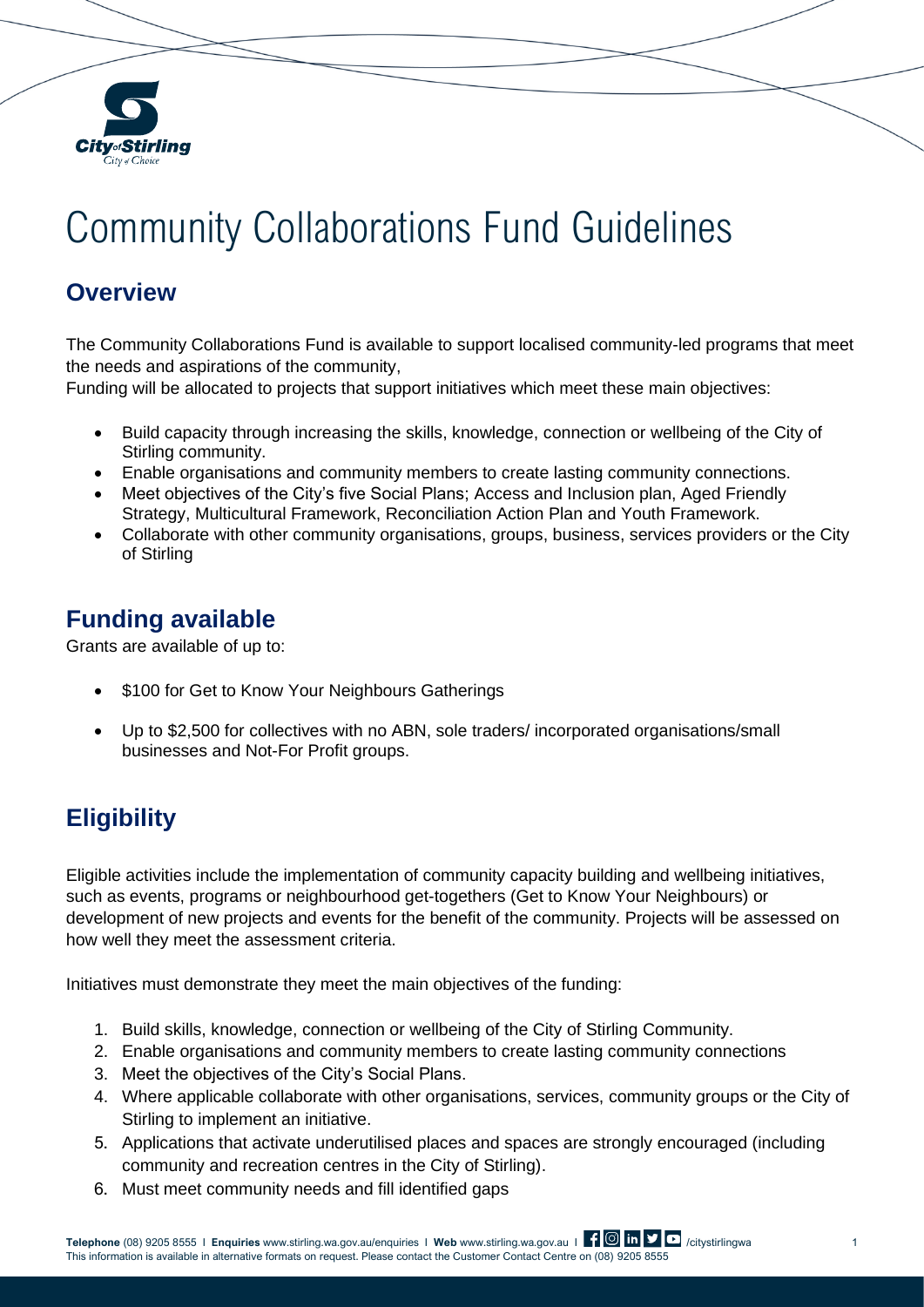

Other eligibility requirements:

- Individual applicants must reside in the City of Stirling.
- Projects, events or activities should be of direct benefit to the City of Stirling community.
- Projects, events or activities must be delivered within the City of Stirling.
- Projects or ideas that meet identified community needs will be prioritised.
- An event application must be submitted for all events or activities with more than 100 people in attendance.
- Majority of program participants must live, work or study in the City of Stirling.
- Applications must have sustainable outcomes (recurrent funding will not be given and programs that require this will be less likely to be supported).
- Project start dates must be a minimum of three (3) weeks after grant round closing date All funding awarded needs to be acquitted by 30 July 2022

The following recipients and activities will not be eligible for funding:

- Applicants that have not met the terms and conditions of previous grants or have outstanding acquittals or debts to the City.
- Costs associated with a project which have been accumulated prior to approval of the grant.
- Cost associated with the running of an organisation or business (e.g. websites, admin and overhead cost, computers, printers etc.).
- Organisations aligned to a political cause.
- Faith-based activities of religious organisations, this includes worship activities of a religious entity or group such as preaching, delivery of sermons, prayer services, rituals and the like.
- Activities or projects that are already funded or supported by the City of Stirling.
- Funds that will be used to purchase alcohol.
- Applications will not be approved for the same activity more than once per financial year.
- Projects that duplicate an existing or similar project or services within the community.
- Activities that are part of your day-to-day business

## **What else do I need to know?**

- There will be two (2) grant rounds per financial year, a limited amount of funds will be available for each round.
- If your application is unsuccessful you can apply in subsequent rounds.
- Applications submitted outside of the grant rounds will not be accepted.
- Applications for equipment will be accepted if you can demonstrate how it fits with the assessment criteria below.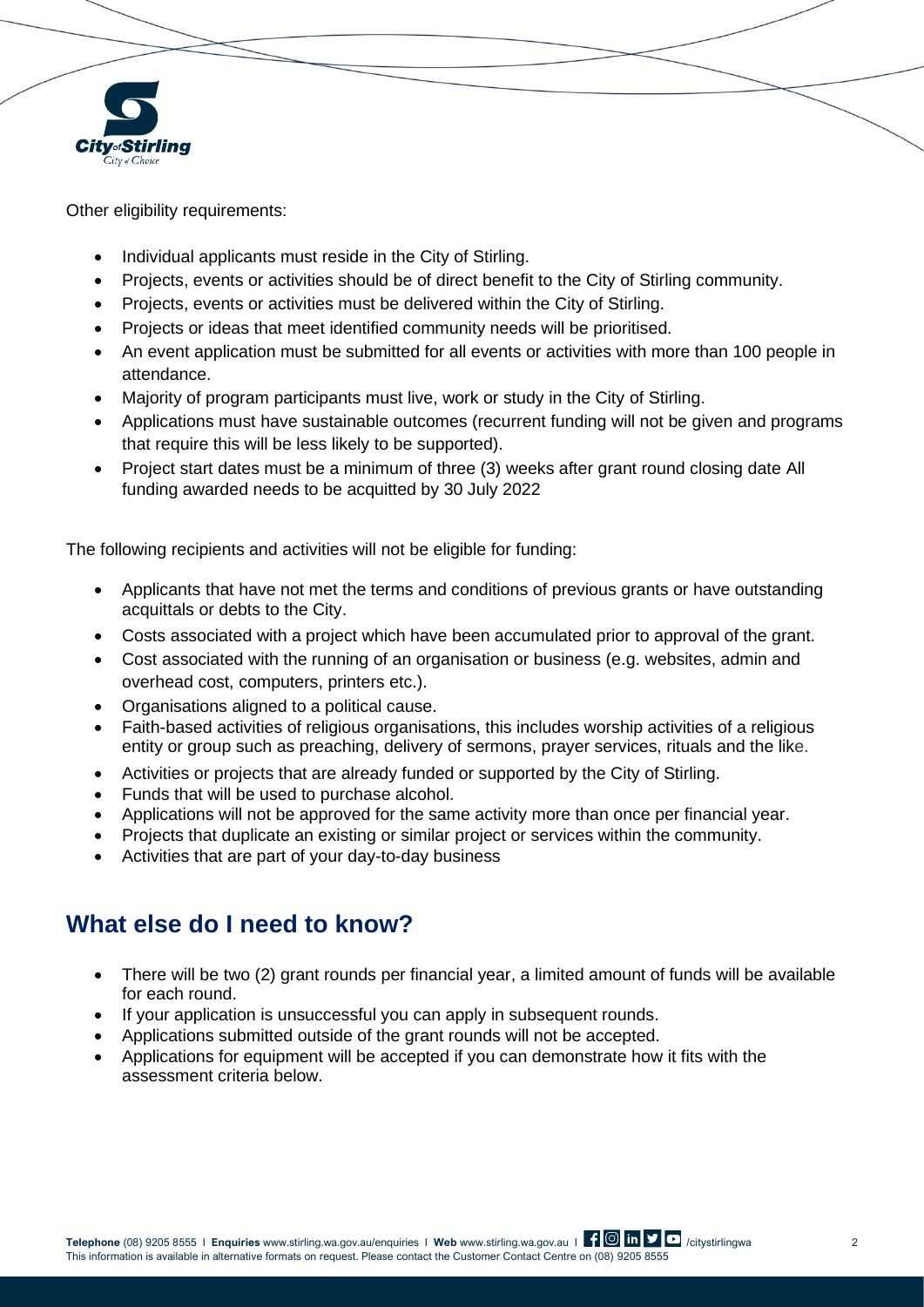

#### **Assessment criteria**

Community Capacity and Wellbeing outcomes (30%)

- Support the development of strong, resilient communities and residents that are engaged with and contribute to their local community.
- Work with other organisations, business and individuals to support the diverse needs of the community.
- Where applicable projects are inclusive of all residents within the City of Stirling.
- Projects respond to a need within the City of Stirling as identified by the community.

Connection to the City of Stirling (30%)

- Empower City of Stirling residents to feel a sense of belonging and connectedness to their community. Providing an opportunity to increase their wellbeing by increasing networks and engaging in projects that improve their knowledge, skills or capacity.
- Enable community members to create lasting connections with their neighbours and/or localised community hubs. (Community hubs are located in Mirrabooka, Scarborough, Inglewood and Osborne.) *Priority will be given to projects located in hubs/locations where there are currently no other grant funded projects.*

Project viability, sustainability and quality (20%)

- The likelihood proposed outcomes will be met and ability of applicant to deliver the project.
- The potential for the project to lead to or support other opportunities or projects in the future.
- Resources.

Financial Considerations (20%)

- Budget has been clearly outlined and matches the proposed project idea.
- Budget items are reasonable and well explained.
- In kind or cash contribution has also been made by the applicant.
- Items over \$500 have quotes attached.

## **Acknowledgment of grant funding**

Successful grant recipients are required to acknowledge the City's contribution to funding by at least one or more of the following:

- Verbal and/or written acknowledgment of City of Stirling support.
- Social media hashtags and @ mentions.
- Logo on public project materials.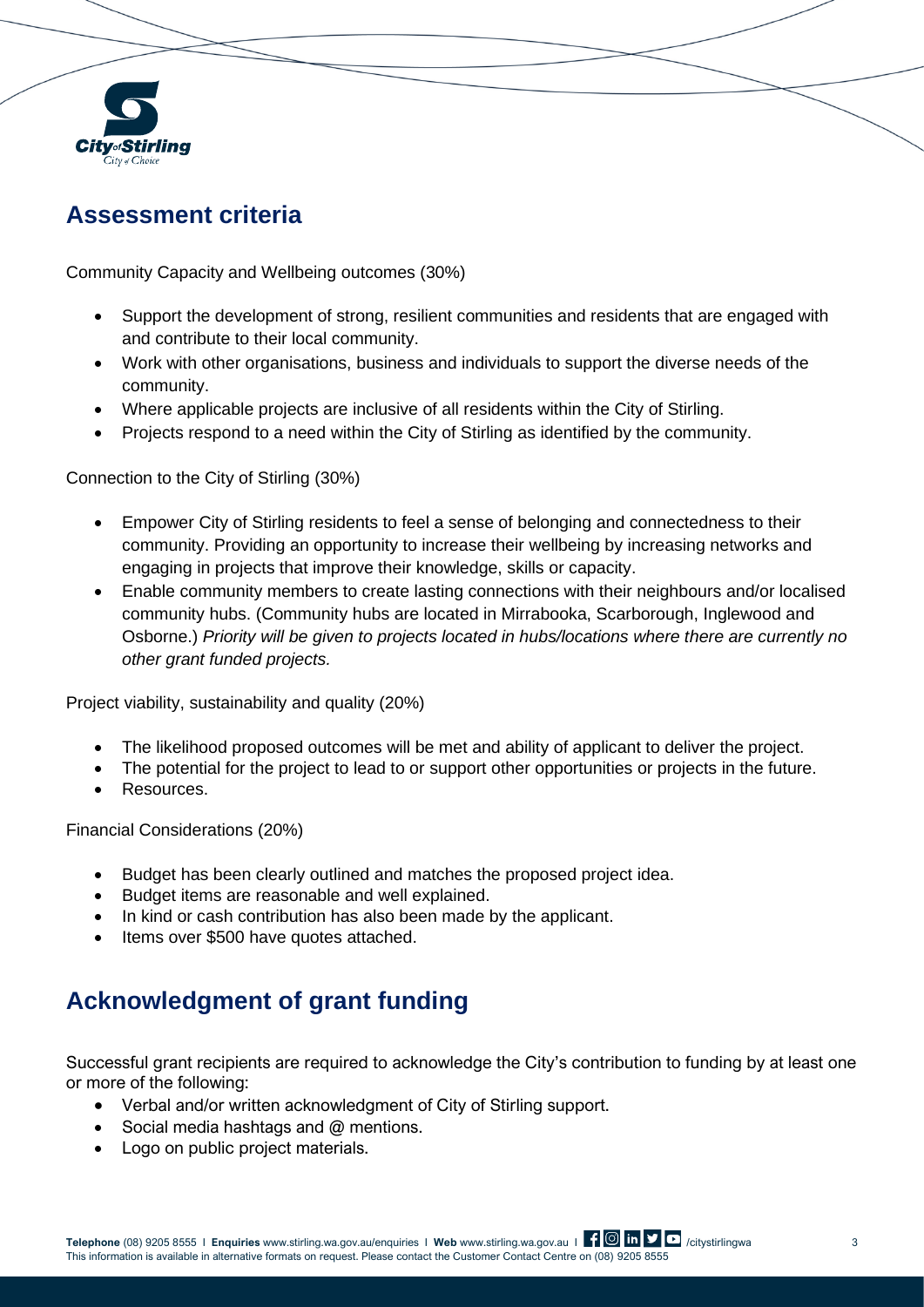

## **Assessment and notification of funding**

- Eligible applications will be assessed against the criteria and funding recommendations made by a designated panel of up to two City of Stirling Officers.
- Notification of outcomes will generally occur within 6 weeks of the round closing date. The Assessment Panel may recommend full, part or no funding.
- Transfer of grant funding can take up to 30 business days to process.
- Officers may request further information in considering any application, as well as the right to reject any application that is not eligible or does not adequately satisfy the criteria.
- Successful applicants will receive formal notification along with a checklist of requirements to access the funding.
- Unsuccessful applicants will be notified as soon as possible and provided with feedback as to the reasons the application was not successful and the procedure for appealing a decision.

## **Appealing a funding decision**

Community Groups Assistance Fund appeals must:

- a) Be made in writing to the Director Community Development;
- b) Be received within 21 days of the funding decision being advised;
- c) Be received prior to the project start date; and
- d) Address the grounds on which the appeal is being made.
- e) Appeals will be responded to within 21 days of being received.

## **Acquittal**

Following completion of the project applicants are required to submit an acquittal, giving a brief overview of the project and whether expected outcomes were met, and providing evidence of project expenditure. Acquittal must be completed within the agreed upon timeframe, failure to complete an acquittal will disqualify future applications. Acquittals will require a copy of receipts and invoices for all purchases made with the funds.

#### **Canvassing of Elected Members**

Please note that, if prior to the determination of a Grant, an Applicant (or any agent) canvasses any Elected Member of the City of Stirling, or attempts to provide additional information, either directly or indirectly, on any matter relating to the application to an Elected Member, the person/organisation may be disqualified and the grant excluded from being considered for approval.